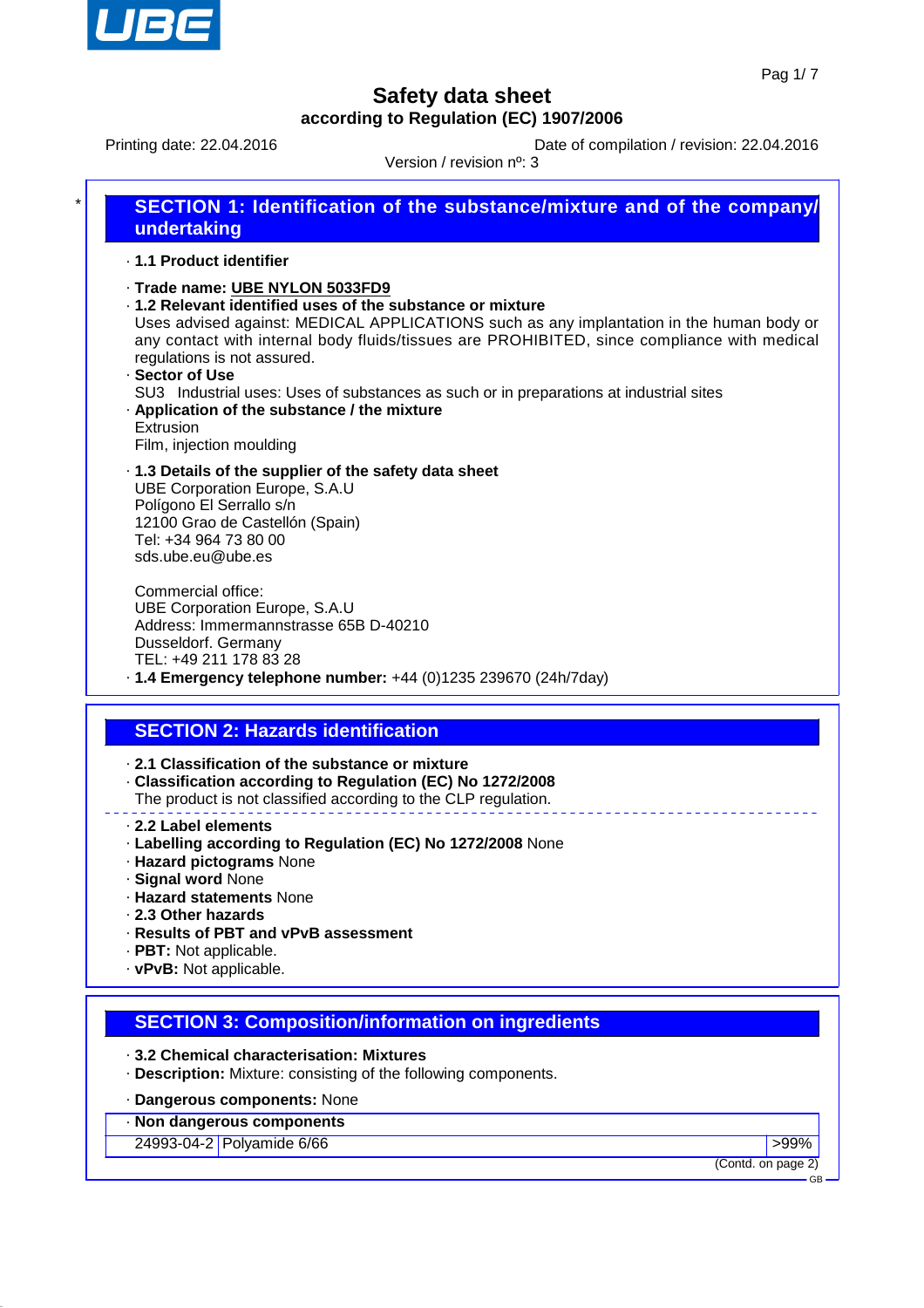

Printing date: 22.04.2016 **Date of compilation / revision: 22.04.2016** 

Version / revision nº: 3

**Trade name: UBE NYLON 5033FD9**

Others and the contract of the contract of the contract of the contract of the contract of the contract of the contract of the contract of the contract of the contract of the contract of the contract of the contract of the

# **SECTION 4: First aid measures**

#### · **4.1 Description of first aid measures**

#### · **General information:**

Immediately remove any clothing soiled by the product. Take affected persons out into the fresh air. Seek medical treatment.

#### · **After inhalation:**

If exposed to vapors from heating and molding material , remove to fresh air .

If symptoms, coughing and discomfort in nose and throat remain, get medical attention.

#### · **After skin contact:**

Immediately wash with water and soap and rinse thoroughly.

If redness, itching or burning sensation develops, get medical attention.

After contact with the molten product, cool rapidly with cold water.

Do not pull solidified product off the skin.

Seek medical treatment.

#### · **After eye contact:**

Inmediately flush exposed area with copious amounts of tepid water for at least 15 minutes If redness, itching or burning sensation develops, do not rub eyes and immediately get medical attention.

· **After swallowing:**

Rinse out mouth and then drink plenty of water.

Do not induce vomiting; call for medical help immediately.

· **4.2 Most important symptoms and effects, both acute and delayed** At molding state, expected to cause burns to skin.

Irreversible dermatitis will occur if you do not wash affected skin immediately and thoroughly.

· **4.3 Indication of any immediate medical attention and special treatment needed** Treatment: Treat according to symptoms (decontamination, vital functions), no known specific antidote.

## **SECTION 5: Firefighting measures**

· **5.1 Extinguishing media**

### · **Suitable extinguishing agents:**

**Water** 

Fire-extinguishing powder

Carbon dioxide

Use fire extinguishing methods suitable to surrounding conditions.

· **For safety reasons unsuitable extinguishing agents:** Not known

#### · **5.2 Special hazards arising from the substance or mixture**

In case of fire, the following can be released: Carbon monoxide (CO) Carbon Dioxide (CO2) Under certain fire conditions, traces of other toxic gases cannot be excluded, e.g.: Hydrogen cyanide (HCN) Ammonia (NH3)

- · **5.3 Advice for firefighters**
- · **Protective equipment:** Firefighters should wear appropriate protective equipment Mouth respiratory protective device.

(Contd. on page 3)

GB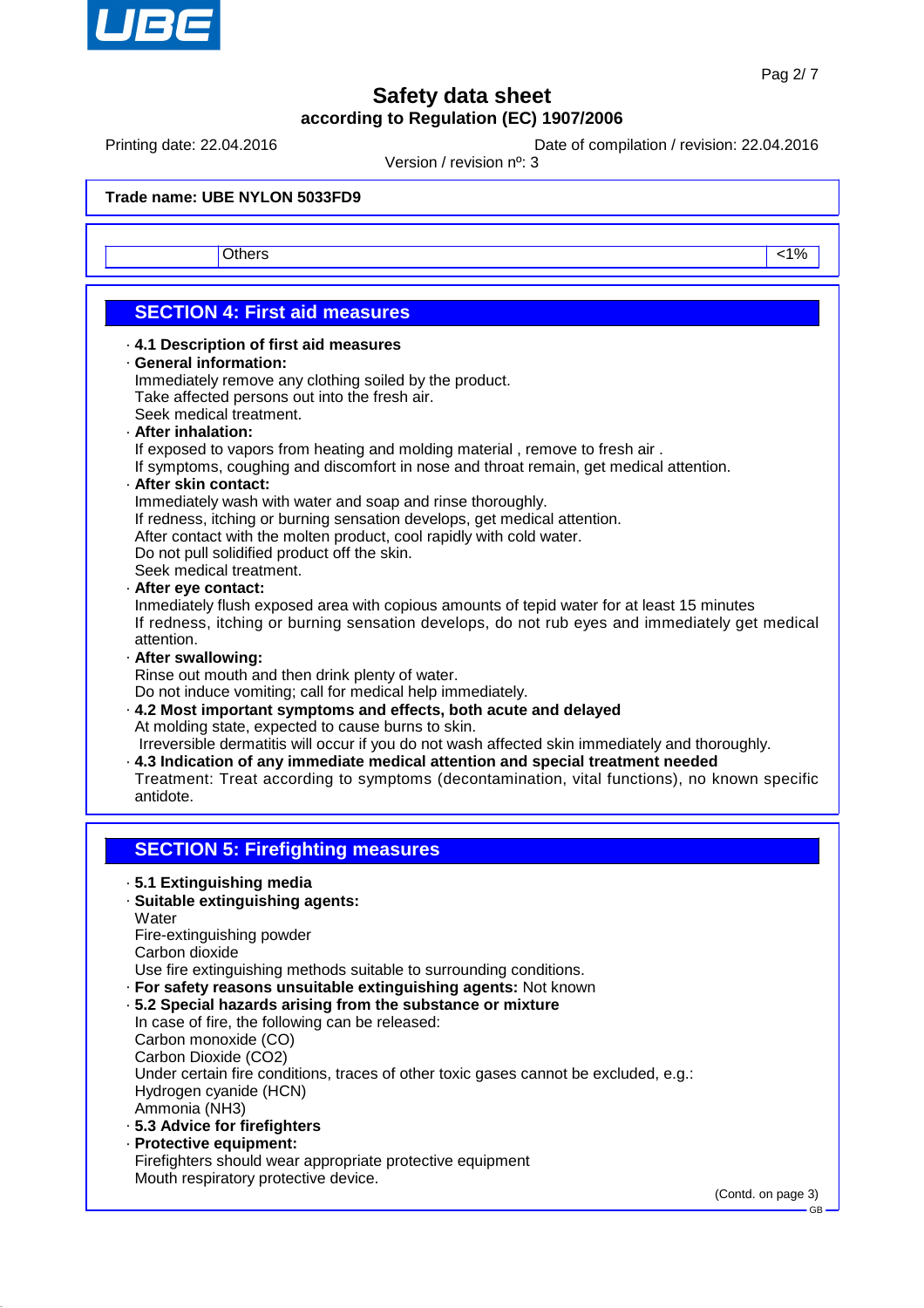

Printing date: 22.04.2016 **Date of compilation / revision: 22.04.2016** 

Version / revision nº: 3

**Trade name: UBE NYLON 5033FD9**

· **Additional information**

Cool endangered receptacles with water spray.

Collect contaminated fire fighting water separately. It must not enter the sewage system.

### **SECTION 6: Accidental release measures**

- · **6.1 Personal precautions, protective equipment and emergency procedures** Stop leak if you can do so without risk Remove combustible materials Ensure adequate ventilation Use personal protective equipment as indicated in paragraph 8
- · **6.2 Environmental precautions:** Do not allow to enter sewers/ surface or ground water.
- · **6.3 Methods and material for containment and cleaning up:** Sweep up to prevent slipping on polymer pellets Send for recovery or disposal in suitable receptacles. Dispose contaminated material as waste according to item 13.
- · **6.4 Reference to other sections** See Section 7 for information on safe handling. See Section 8 for information on personal protection equipment. See Section 13 for disposal information.

### **SECTION 7: Handling and storage**

· **7.1 Precautions for safe handling** Keep away from foodstuffs, beverages and feed. Immediately remove all soiled and contaminated clothing Wash hands before breaks and at the end of work. Do not eat, drink, smoke or sniff while working. molten state: Avoid skin contact with the liquefied material. Avoid breathing dust/fume/vapours. · **Information about fire - and explosion protection:** Protect against electrostatic charges. · **7.2 Conditions for safe storage, including any incompatibilities** · **Storage:** · **Requirements to be met by storerooms and receptacles:** Store in cool, dry conditions in well sealed receptacles.

- · **Information about storage in one common storage facility:** Not required.
- · **Further information about storage conditions:** Protect from heat and direct sunlight.
- · **7.3 Specific end use(s)**

No further relevant information available. See item 1.2

### **SECTION 8: Exposure controls/personal protection**

· **Additional information about design of technical facilities:** Adequate ventilation should be maintained at handing. Additionally, local exhaust ventilation recommended at molding process.

(Contd. on page 4)

GB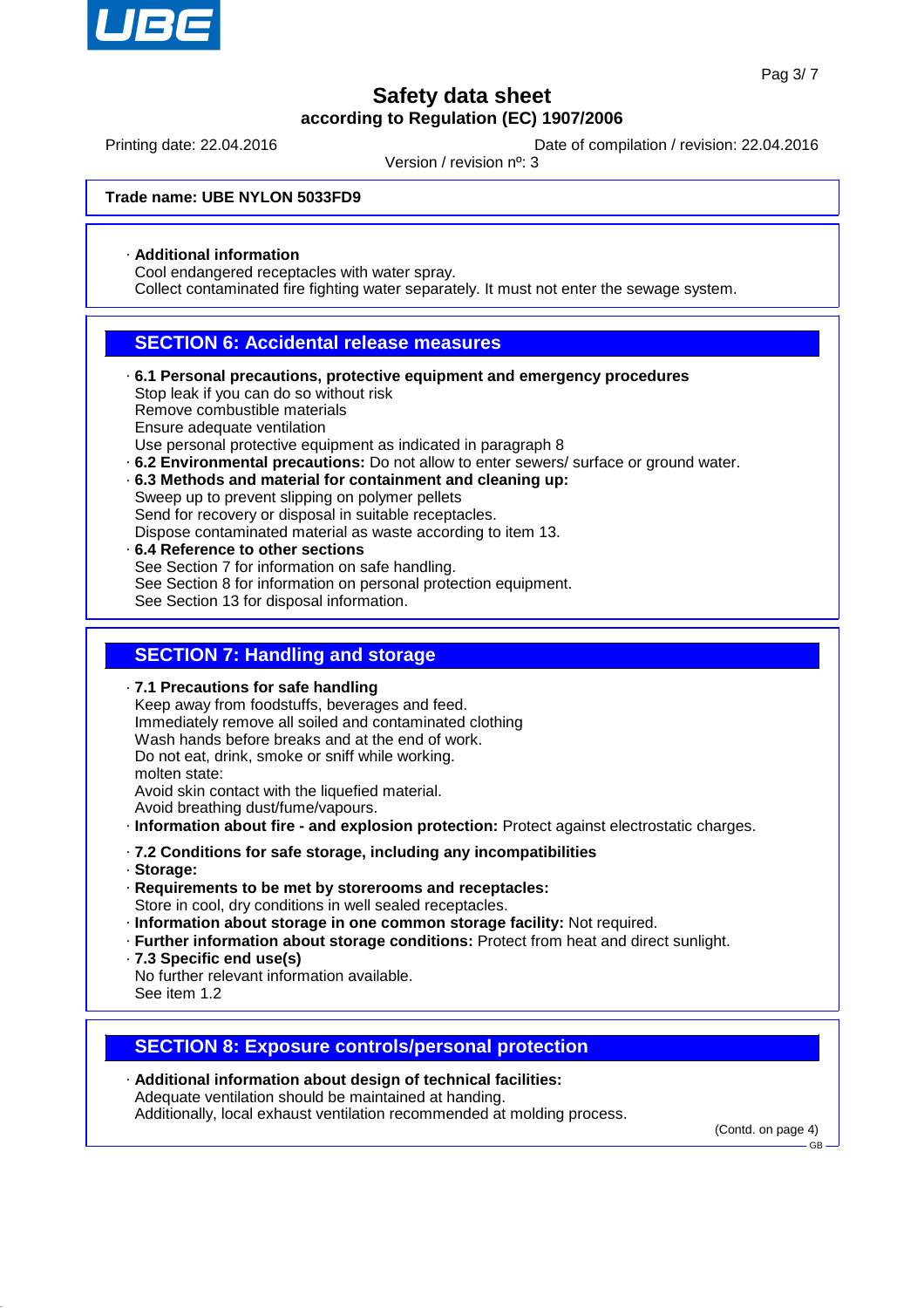

Printing date: 22.04.2016 **Date of compilation / revision: 22.04.2016** 

Version / revision nº: 3

#### **Trade name: UBE NYLON 5033FD9**

· **8.1 Control parameters** · **Ingredients with limit values that require monitoring at the workplace:** The product does not contain any relevant quantities of materials with critical values that have to be monitored at the workplace. · **Additional information:** The lists valid during the making were used as basis. · **8.2 Exposure controls** · **Personal protective equipment:** · **General protective and hygienic measures:** The usual precautionary measures are to be adhered to when handling chemicals. · **Respiratory protection:** Not necessary if room is well-ventilated. Melted state: Wear a respirator conforming to EN140 at least with Type A filter. · **Protection of hands:** Melted state: Protective gloves Heat protection gloves · **Material of gloves** Leather gloves · **Eye protection:** Safety glasses Safety goggles should be worn. At treating hot polymer or molding, face shield should be recommended · **Skin and body protection:** Protective work clothing · **Limitation and supervision of exposure into the environment** Prevent the material from spreading into the environment. **SECTION 9: Physical and chemical properties** · **9.1 Information on basic physical and chemical properties** · **General Information** · **Appearance: Form:** Pellets **Colour:** Natural · **Odour:** Communication Codourless<br>• **Odour threshold:** Codourless Codourless Codourless Codourless  $\cdot$  Odour threshold: · pH-value: Not applicable. · **Change in condition Melting point/Melting range:** 190-200 °C

**Boiling point/Boiling range:** Undetermined. · **Flash point:** Not applicable. · **Flammability (solid, gaseous):** Product is not flammable.

(Contd. on page 5)

GB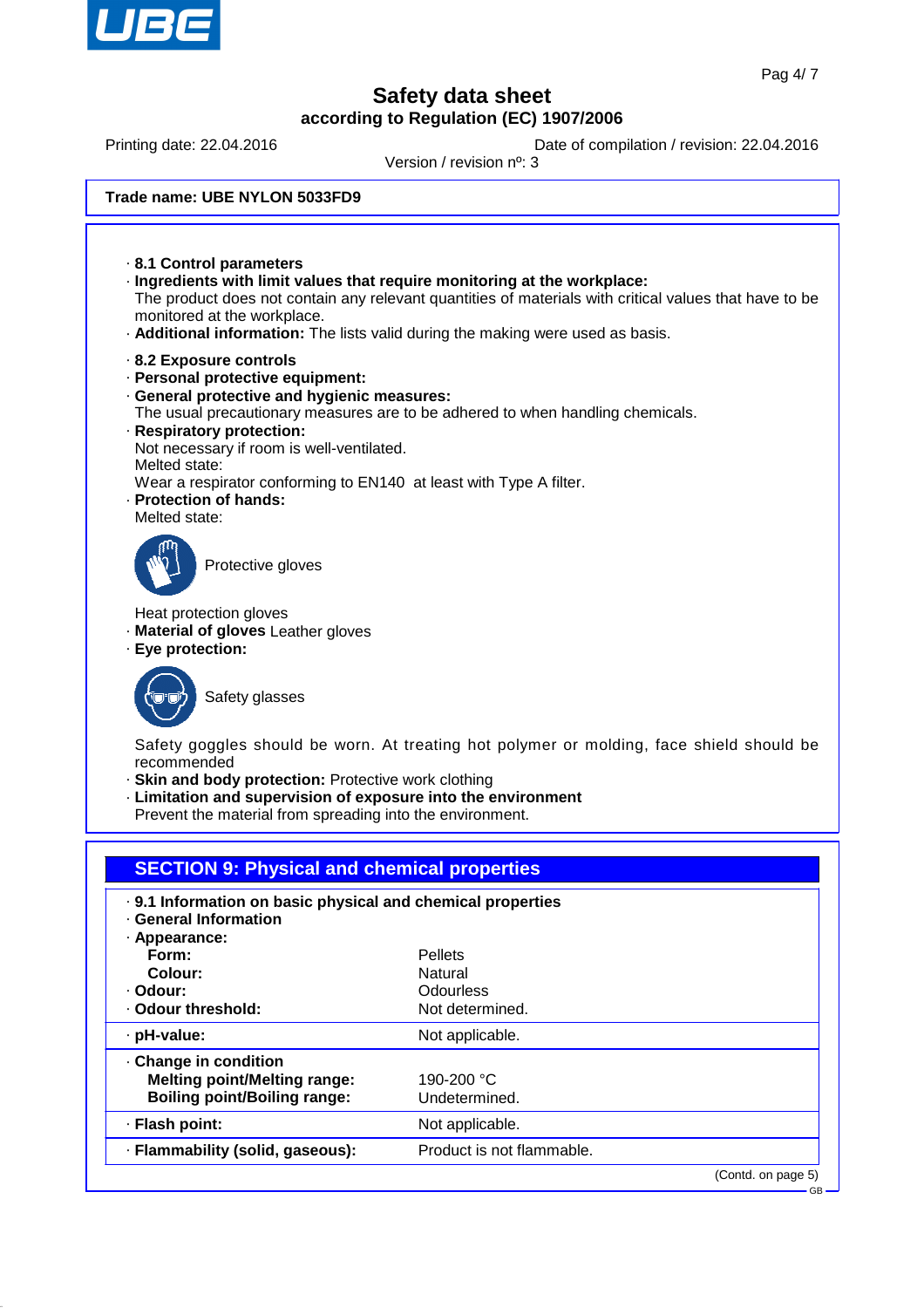

Printing date: 22.04.2016 **Date of compilation / revision: 22.04.2016** 

Version / revision nº: 3

**Trade name: UBE NYLON 5033FD9**

| · Ignition temperature                                             | $>400$ °C                                                        |  |
|--------------------------------------------------------------------|------------------------------------------------------------------|--|
| Decomposition temperature:                                         | Not determined.                                                  |  |
| · Self-igniting:                                                   | Not determined.                                                  |  |
| Danger of explosion:                                               | Product does not present an explosion hazard.                    |  |
| · Explosion limits:<br>Lower:<br>Upper:                            | Not applicable.<br>Not applicable.                               |  |
| · Vapour pressure:                                                 | Not applicable.                                                  |  |
| · Density at 20 °C:<br>· Vapour density<br><b>Evaporation rate</b> | 1,09-1,9 g/cm <sup>3</sup><br>Not applicable.<br>Not applicable. |  |
| · Solubility in / Miscibility with<br>water:                       | Insoluble.                                                       |  |
| · Partition coefficient (n-octanol/water): Not determined.         |                                                                  |  |
| · Viscosity:<br>Dynamic:<br>Kinematic:                             | Not applicable.<br>Not applicable.                               |  |
| · Solvent content:<br>VOC (EC)<br>· 9.2 Other information          | 0.00%<br>No further relevant information available.              |  |

## **SECTION 10: Stability and reactivity**

· **10.1 Reactivity** Stable under ordinary conditions of use and storage.

#### · **10.2 Chemical stability**

- Stable at environment temperature.
- The product is stable if stored and handled as prescribed/indicated
- · **Thermal decomposition / conditions to be avoided:**
- No decomposition if used according to specifications. · **10.3 Possibility of hazardous reactions**
- No hazardous reactions if stored and handled as prescribed/indicated.

#### · **10.4 Conditions to avoid** Avoid heat, flames, sparks and other sources of ignition. Avoid high temperature

- · **10.5 Incompatible materials:** Oxidizing agents, acids, bases and reactive agents.
- · **10.6 Hazardous decomposition products:**
- Carbon monoxide and carbon dioxide Hydrogen cyanide (prussic acid) Ammonia

## **SECTION 11: Toxicological information**

· **11.1 Information on toxicological effects**

· **Acute toxicity** Based on available data, the classification criteria are not met.

(Contd. on page 6)

GB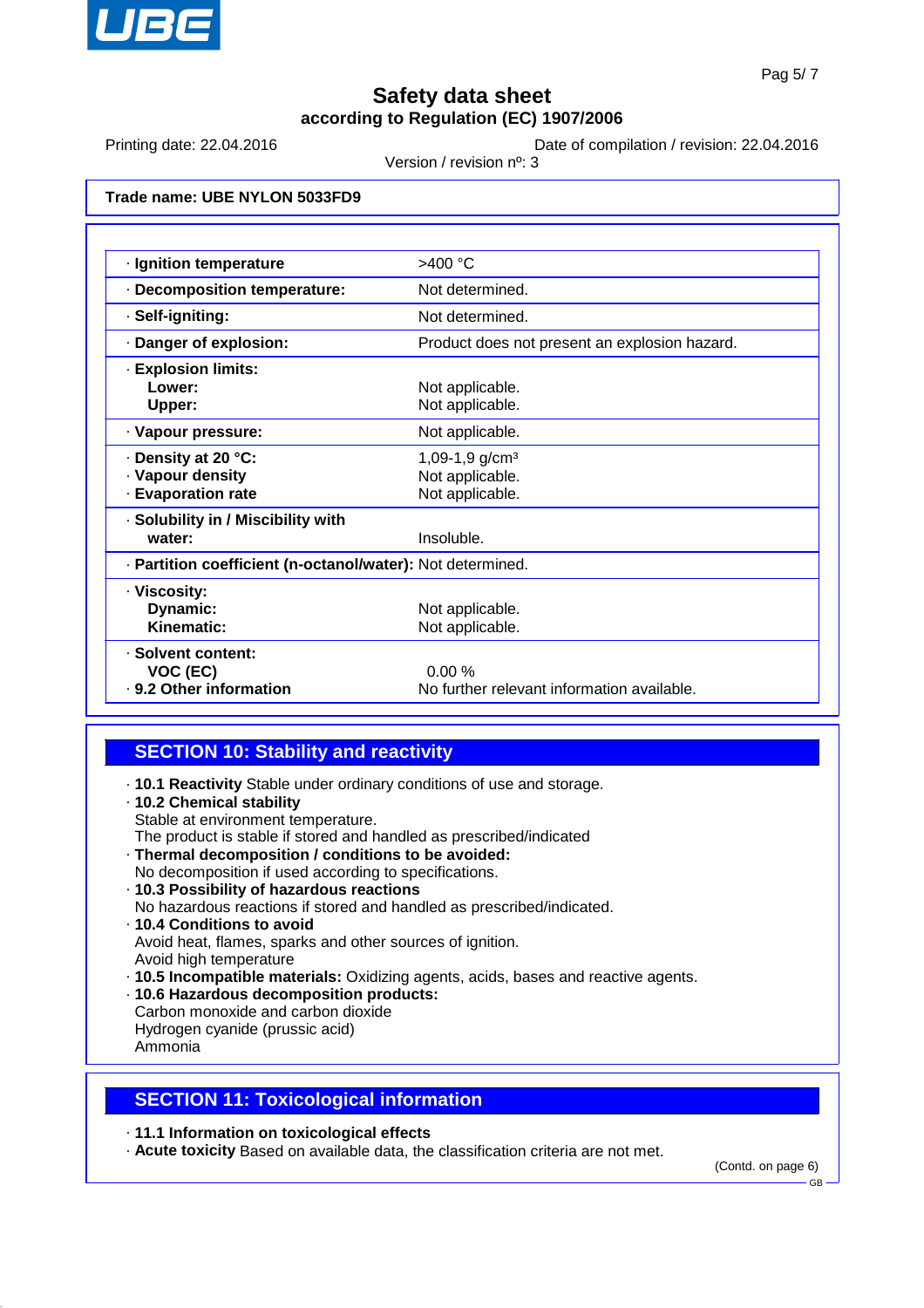

Printing date: 22.04.2016 **Date of compilation / revision: 22.04.2016** 

Version / revision nº: 3

**Trade name: UBE NYLON 5033FD9**

- · **Primary irritant effect:**
- · **Skin corrosion/irritation** Not classified (Lack of data)
- · **Serious eye damage/irritation** Not classified (Lack of data)
- · **Respiratory or skin sensitisation** Not classified (Lack of data)
- · **Other information (about experimental toxicology):**
- Aspiration hazard: No further relevant information available.
- · **CMR effects (carcinogenity, mutagenicity and toxicity for reproduction)** No further relevant information available.
- · **Germ cell mutagenicity** Based on available data, the classification criteria are not met.
- · **Carcinogenicity** Based on available data, the classification criteria are not met.
- · **Reproductive toxicity** Based on available data, the classification criteria are not met.
- · **STOT-single exposure** Based on available data, the classification criteria are not met.
- · **STOT-repeated exposure** Based on available data, the classification criteria are not met.
- · **Aspiration hazard** Based on available data, the classification criteria are not met.

## **SECTION 12: Ecological information**

- · **12.1 Toxicity**
- · **Aquatic toxicity:** No further relevant information available.
- · **12.2 Persistence and degradability** No further relevant information available.
- · **12.3 Bioaccumulative potential** No further relevant information available.
- · **12.4 Mobility in soil** No further relevant information available.
- · **12.5 Results of PBT and vPvB assessment**
- · **PBT:** Not applicable.
- · **vPvB:** Not applicable.
- · **12.6 Other adverse effects** No further relevant information available.

## **SECTION 13: Disposal considerations**

- · **13.1 Waste treatment methods**
- · **Recommendation**
- Chemical residues generally count as special waste

Must not be disposed together with household garbage. Do not allow product to reach sewage system.

Disposal must be made according to official regulations.

- · **Uncleaned packaging:**
- · **Recommendation:**

Packaging may contain residues of the product and should be treated accordingly. Disposal must be made according to official regulations.

| <b>SECTION 14: Transport information</b> |                                                                |  |
|------------------------------------------|----------------------------------------------------------------|--|
| $\cdot$ 14.1 UN-Number                   | The substance is not classified under transport<br>regulations |  |
| · ADR, ADN, IMDG, IATA                   | None                                                           |  |
| .14.2 UN proper shipping name            | The substance is not classified under transport<br>regulations |  |
|                                          | (Contd. on page 7)                                             |  |